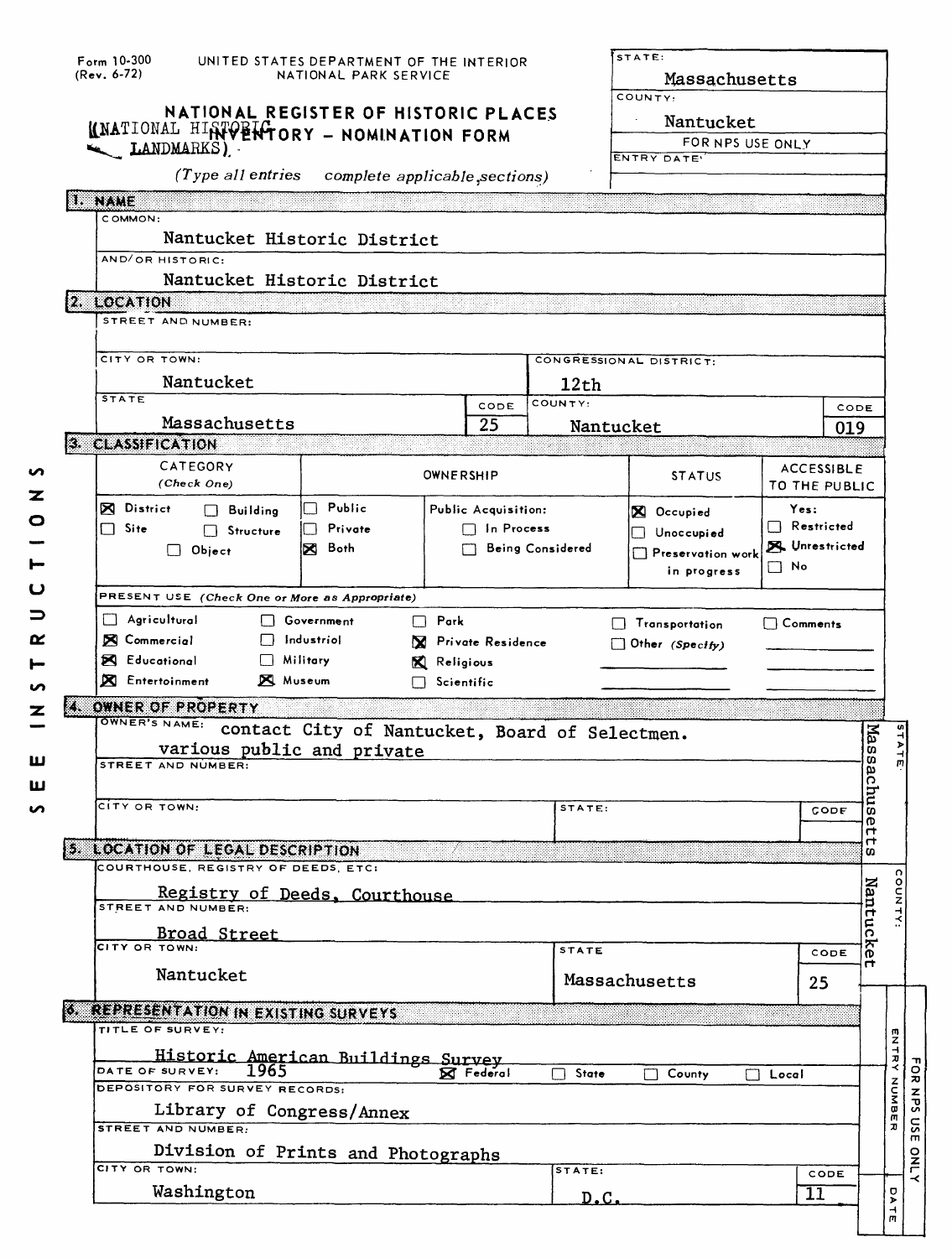|                  | Excellent<br>$\Box$                                                                                                                                                                      | ⊠ Good      | $\Box$ Fair      | Deteriorated | (Check One) | $\Box$ Ruins | $\Box$ Unexposed                                                                                                                                                                                                                                                                                                                                                                                                                                                                                                                                                                                                                                                                                                                                                                                                                                                                                                                                                                                                                                                                                                                                                                                                            |
|------------------|------------------------------------------------------------------------------------------------------------------------------------------------------------------------------------------|-------------|------------------|--------------|-------------|--------------|-----------------------------------------------------------------------------------------------------------------------------------------------------------------------------------------------------------------------------------------------------------------------------------------------------------------------------------------------------------------------------------------------------------------------------------------------------------------------------------------------------------------------------------------------------------------------------------------------------------------------------------------------------------------------------------------------------------------------------------------------------------------------------------------------------------------------------------------------------------------------------------------------------------------------------------------------------------------------------------------------------------------------------------------------------------------------------------------------------------------------------------------------------------------------------------------------------------------------------|
| <b>CONDITION</b> |                                                                                                                                                                                          | (Check One) |                  |              |             |              | (Check One)                                                                                                                                                                                                                                                                                                                                                                                                                                                                                                                                                                                                                                                                                                                                                                                                                                                                                                                                                                                                                                                                                                                                                                                                                 |
|                  | X Altered                                                                                                                                                                                |             | $\Box$ Unaltered |              |             | X Maved      | <b>X</b> Original Site                                                                                                                                                                                                                                                                                                                                                                                                                                                                                                                                                                                                                                                                                                                                                                                                                                                                                                                                                                                                                                                                                                                                                                                                      |
|                  | DESCRIBE THE PRESENT AND ORIGINAL (if known) PHYSICAL APPEARANCE                                                                                                                         |             |                  |              |             |              |                                                                                                                                                                                                                                                                                                                                                                                                                                                                                                                                                                                                                                                                                                                                                                                                                                                                                                                                                                                                                                                                                                                                                                                                                             |
|                  | house, the west end, constructed after the house was moved.<br>Federal, Quince and Liberty Streets.<br>built up town of today. Sheep roamed the island common.<br>character of the town. |             |                  |              |             |              | The architecture of 17th century Nantucket reflects, like the land<br>ownership pattern, the influence of medieval England. Many characteris-<br>tics of its design and material lingered for over a hundred years and<br>have given Nantucket its special visual quality. Early houses seen today<br>in the town were moved there from the prior settlement near Capaum Pond.<br>The mid-18th century Chistopher Starbuck House at 105 Main Street com-<br>bines a small late 17th century house moved from Sherburne and a new<br>Nantucket town developed much of its present appearance in the eighteenth<br>century. As early as 1678, the Proprietors had begun to survey the land<br>near the harbor. The earliest of these subdivisions, Wesco Acre Lots,<br>was laid out in 1678 on either side of Center Street, extending to<br>On the south side of Main Street, another series of lots called Fish<br>Lots, were surveyed in 1717. These stretched inland from Quanaty Bank<br>to Pine Street. East of Fish Lots another 27 lots were surveyed in<br>1726-27 called West Monomoy or New Town, which is the extent of the<br>The town<br>retains its narrow winding lanes today, preserving intact the original |
|                  | from the earlier settlement.                                                                                                                                                             |             |                  |              |             |              | Houses built in Nantucket in the first half of the 18th century closely<br>followed the design precedents of earlier homes. Similar in structural<br>systems and materials to 17th century houses, the architecture of the<br>island was more severe, with decorative detailing limited to utilitarian<br>trim, and on the interior, to the articulation of the structural system.<br>Examples of this style are the Nathaniel Macy House, 12 Liberty Street<br>and the Tristram Bunker House, at 3 Bear Street, both probably relocated                                                                                                                                                                                                                                                                                                                                                                                                                                                                                                                                                                                                                                                                                    |
|                  | on the west side of Broadway which was once three streets back.<br>bank gradually eroded and Front Street became the first street.<br>cottages served as the cross streets.              |             |                  |              |             |              | Siasconset, the only other sizable town on the island, preserves many<br>ancient structures. Auld Lang Syne dates from 1676, as does Rose<br>Cottage, and Shanunga from about 1682. All of these houses are located<br>The .<br>She11<br>and Centre Streets were added about 1790 while the spaces between the                                                                                                                                                                                                                                                                                                                                                                                                                                                                                                                                                                                                                                                                                                                                                                                                                                                                                                              |
|                  | loft to provide sleeping space for the team of whalers.                                                                                                                                  |             |                  |              |             |              | Siasconset houses differed from those of the main town. Most began as<br>small shacks, one room deep with vertical board partitions and a half<br>This use of<br>the hanging loft or baulk, over part of the main hall opened to the<br>rafters, is a rare example of this Welsh-English construction in the                                                                                                                                                                                                                                                                                                                                                                                                                                                                                                                                                                                                                                                                                                                                                                                                                                                                                                                |

kitchens were in sheds or open porches. Interiors were first board and batten, later sometimes tongue and grove or plastering with bark or oak

more generally continued to a full loft. Chimneys were of wood and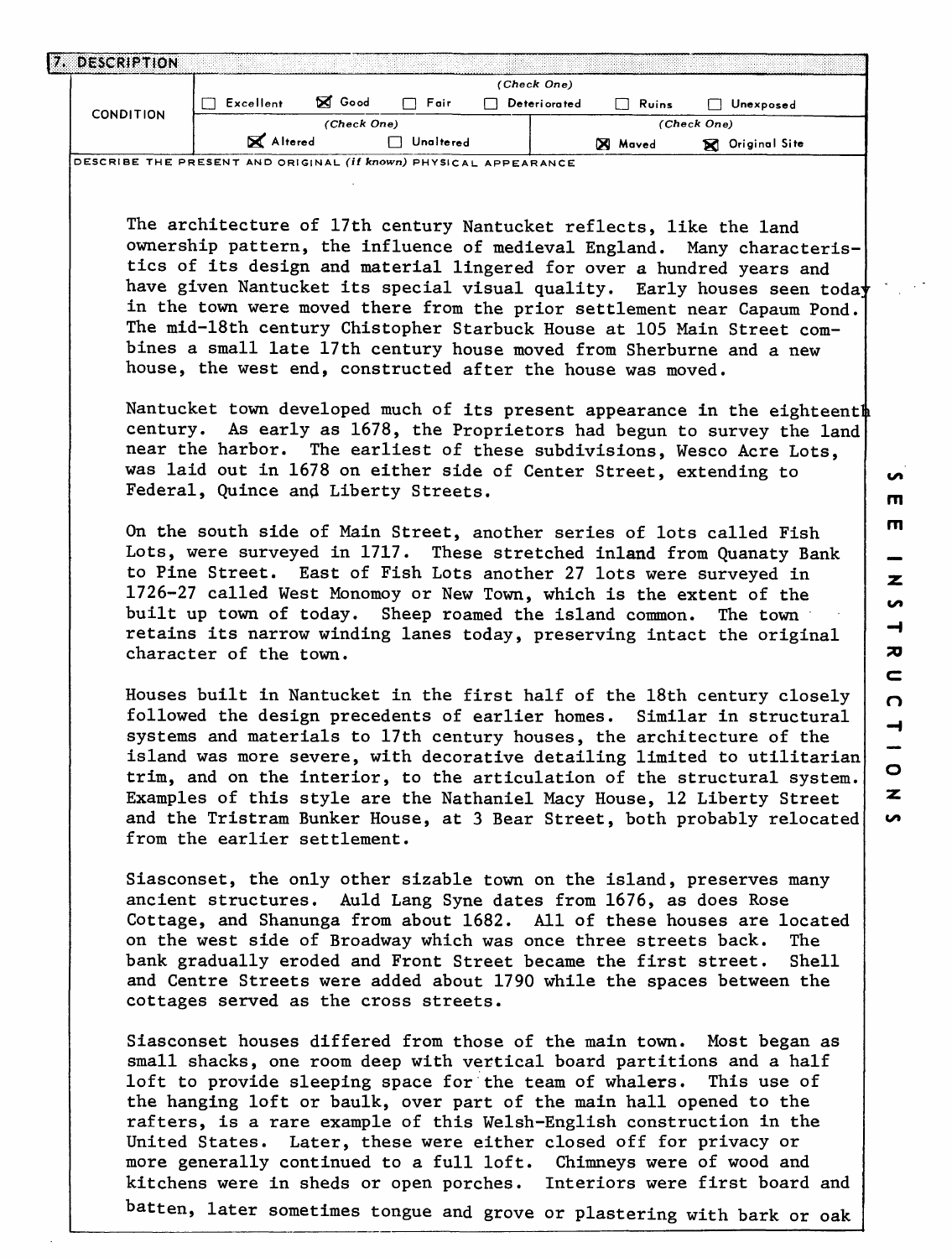| PERIOD (Check One or More as Appropriate)                |                   |                       |                 |
|----------------------------------------------------------|-------------------|-----------------------|-----------------|
| Pre-Columbian                                            | 16th Century      | <b>X</b> 18th Century | 20th Century    |
| 15th Century                                             | 17th Century      | <b>X</b> 19th Century |                 |
| SPECIFIC DATE(S) (If Applicable and Known)               | 1661              | <u> 1843. 1846</u>    |                 |
| AREAS OF SIGNIFICANCE (Check One or More as Appropriate) |                   |                       |                 |
| Abor iginal                                              | Education         | Politicol<br>П        | Urban Planning  |
| Prehistoric                                              | Engineering       | Religion/Phi.<br>┌    | Other (Specify) |
| <b>Historic</b><br>$\blacksquare$                        | <b>N</b> Industry | losophy               |                 |
| Agriculture                                              | Invention         | $\Box$ Science        |                 |
| X Architecture                                           | Landscape         | Sculpture             |                 |
| Art                                                      | Architecture      | Social/Human-         |                 |
| ⊠<br>Commerce                                            | Literature        | itarian               |                 |
| Communications                                           | Military          | Theater               |                 |
| Conservation                                             | Music             | Transportation        |                 |

The American Whaling industry originated on Nantucket Island late in the 17th century. This industry flourished, and the town of Nantucket remained the leading American whaling port until the 1840's. Nantucket today is the finest surviving architectural and environmental example of a late 18th and early 19th century seaport town in New England. The island itself, today almost unchanged, preserves the open moors and coastline where early whaling stations were located. Of these, only Siasconset survives, giving a fair impression of an early station and settlement with many of the old houses, in part or whole, including Auld Lang Syne, probably the oldest structure on the island. Nantucket in its entirety, today presents an accurate impression of the ambience of the early whaling industry and serves as an important part of Americas' material culture.

## HISTORY

Nantucket was settled originally by people seeking religious freedom. A small group of non-Purtians and separatist sympathizers, led by Tristram Coffin of Salisbury, sought asylum off-shore and applied to Thomas Mayhew owner of Nantucket, for the purchase of the island. Eighteen men, plus Mayhew and his son, became the first twenty purchasers or original proprietors and the surnames for the most part descend to important figures in Nantucket history. At the first meeting of the proprietors on Nantucket, in 1661, each man was allowed to select his homesite. Tristram Coffin chose a location at the head of Capaum Pond, then a harbor, and Edward Starbuck chose a spot near the north end of Hummock Pond. Thomas Macy selected a place in the vicinity of Reed Pond

From 1660 on, the first settlement extended in a crescent from Reed Pond, just east of Capaum Harbor, past Wyer's or Moxcy's Pond to the western arm of Hummock Pond. Incorporated under the name of Nantucket in 1671, the name was changed to Sherburne in 1673 by Royal Governor Francis Lovelace when it became part of New York Province. Sherburne was really no town at all but a spread out country village. From 17QQ the settlement continued northward to Wesco on Nantucket Harbor.. The mouth of Capaum Harbor was closed by a sand bar in 1717, forming Capaum Pond. From that time on the large natural harbor of Nantucket Island around Brant Point to the east became the center for the

community totally oriented toward the sea.. The open moors proved

**STATEMENT OF SIGNIFICANCE**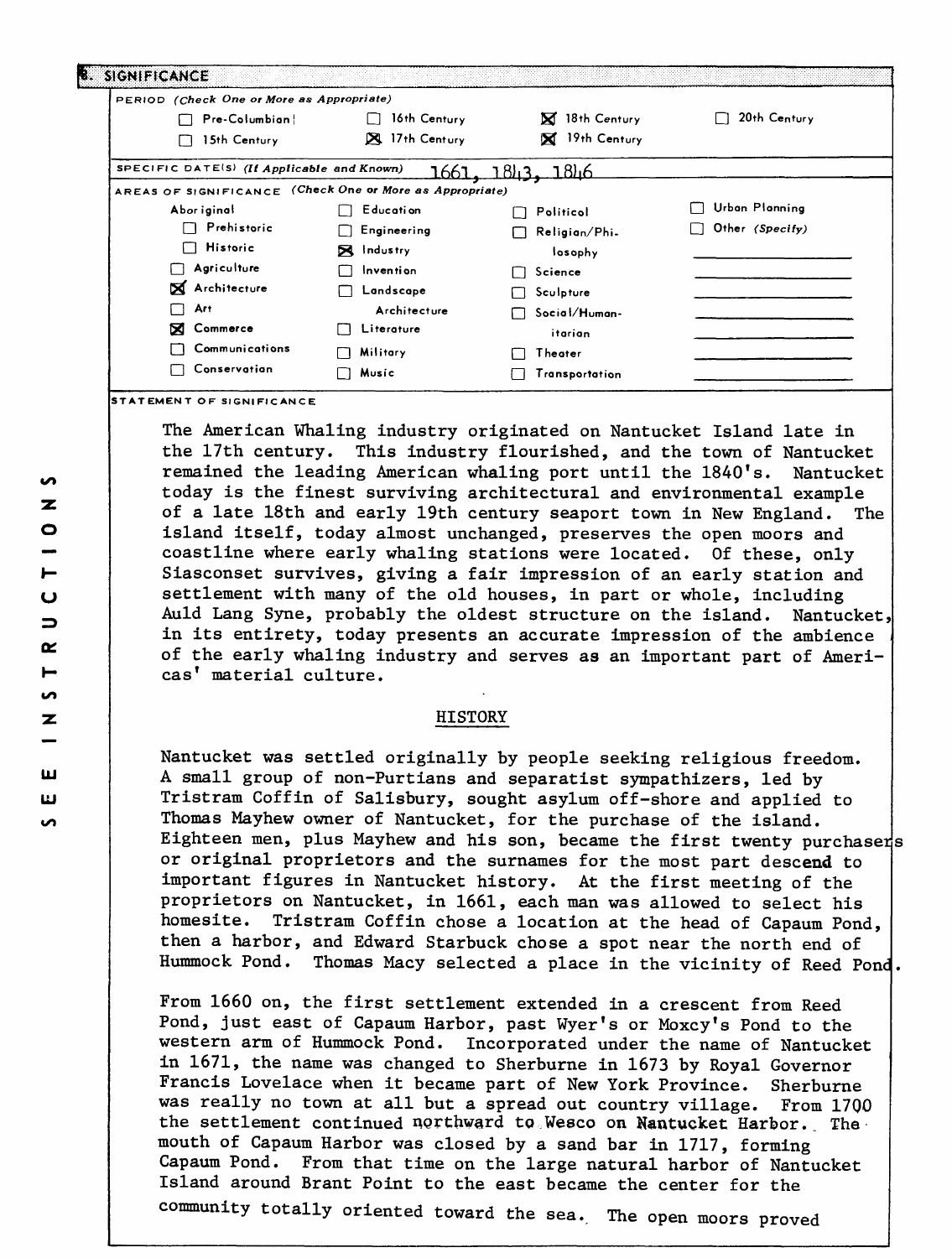|                                                                              | 9. MAJOR BIBLIOGRAPHICAL REFERENCES                                                                                                                    |      |         |               |          |                                                                                                          |         |           |                         |
|------------------------------------------------------------------------------|--------------------------------------------------------------------------------------------------------------------------------------------------------|------|---------|---------------|----------|----------------------------------------------------------------------------------------------------------|---------|-----------|-------------------------|
|                                                                              |                                                                                                                                                        |      |         |               |          |                                                                                                          |         |           |                         |
|                                                                              | Ashley, Clifford W., The Yankee Whaler, Boston, 1938.                                                                                                  |      |         |               |          |                                                                                                          |         |           |                         |
| Forman, Henry Chandlee, Early Nantucket and Its Whale Houses, New York, 1966 |                                                                                                                                                        |      |         |               |          |                                                                                                          |         |           |                         |
| Guba, Emil Frederick, Nantucket Odyssey, A journey Into the History of       |                                                                                                                                                        |      |         |               |          |                                                                                                          |         |           |                         |
| Nantucket, Waltham, Mass. 1965.                                              |                                                                                                                                                        |      |         |               |          |                                                                                                          |         |           |                         |
|                                                                              | Lancaster, Clay, The Architecture of Historic Nantucket, New York, 1972.<br>Morrison, Samuel Elliot, The Maritime History of Massachusetts, 1783-1860, |      |         |               |          |                                                                                                          |         |           |                         |
|                                                                              |                                                                                                                                                        |      |         |               |          |                                                                                                          |         |           |                         |
|                                                                              | Boston, 1921.                                                                                                                                          |      |         |               |          |                                                                                                          |         |           |                         |
|                                                                              | Ramire, Constance Werner, The Historic Architecture and Urban Design of                                                                                |      |         |               |          |                                                                                                          |         |           |                         |
|                                                                              | Nantucket, Smithsonian Institution, 1969.                                                                                                              |      |         |               |          |                                                                                                          |         |           |                         |
|                                                                              | 10. GEOGRAPHICAL DATA                                                                                                                                  |      |         |               |          |                                                                                                          |         |           |                         |
|                                                                              | LATITUDE AND LONGITUDE COORDINATES<br>DEFINING A RECTANGLE LOCATING THE PROPERTY                                                                       |      | 0 <br>R |               |          | LATITUDE AND LONGIT'JDE COORDINATES<br>DEFINING THE CENTER POINT OF A PROPERTY<br>OF LESS THAN TEN ACRES |         |           |                         |
|                                                                              | CORNER UTM LATITUDE<br><b>LONGITUDE</b>                                                                                                                |      |         |               | LATITUDE |                                                                                                          |         | LONGITUDE |                         |
|                                                                              | Degrees Minutes Seconds   Degrees Minutes Seconds                                                                                                      |      |         |               |          | Degrees Minutes Seconds                                                                                  |         |           | Degrees Minutes Seconds |
| <b>NW</b>                                                                    | 19.412990.4583370                                                                                                                                      |      |         |               |          |                                                                                                          |         |           |                         |
| NE                                                                           | 19.419660.4571110                                                                                                                                      |      |         |               |          |                                                                                                          |         |           |                         |
| SE.                                                                          | 19.419400.4562290                                                                                                                                      |      |         |               |          |                                                                                                          |         |           |                         |
| <b>SW</b>                                                                    | 19 896510 4568480                                                                                                                                      |      |         |               |          |                                                                                                          |         |           |                         |
|                                                                              | APPROXIMATE ACREAGE OF NOMINATED PROPERTY:                                                                                                             |      |         | 30,000        |          |                                                                                                          |         |           |                         |
|                                                                              | LIST ALL STATES AND COUNTIES FOR PROPERTIES OVERLAPPING STATE OR COUNTY BOUNDARIES                                                                     |      |         |               |          |                                                                                                          |         |           |                         |
| STATE:                                                                       |                                                                                                                                                        | CODE |         | COUNTY        |          |                                                                                                          |         |           | CODE                    |
| STATE:                                                                       |                                                                                                                                                        | CODE |         | COUNTY:       |          |                                                                                                          |         |           | CODE                    |
|                                                                              |                                                                                                                                                        |      |         |               |          |                                                                                                          |         |           |                         |
| STATE:                                                                       |                                                                                                                                                        | CODE |         | COUNTY:       |          |                                                                                                          |         |           | CODE                    |
|                                                                              |                                                                                                                                                        |      |         |               |          |                                                                                                          |         |           |                         |
| STATE:                                                                       |                                                                                                                                                        | CODE |         | COUNTY:       |          |                                                                                                          |         |           | CODE                    |
|                                                                              |                                                                                                                                                        |      |         |               |          |                                                                                                          |         |           |                         |
|                                                                              |                                                                                                                                                        |      |         |               |          |                                                                                                          |         |           |                         |
|                                                                              | 11. FORM PREPARED BY<br>NAME AND TITLE:                                                                                                                |      |         |               |          |                                                                                                          |         |           |                         |
|                                                                              | Patricia Heintzelman, architectural historian, Landmark Review                                                                                         |      |         |               |          |                                                                                                          |         |           |                         |
|                                                                              | Project, original form done by S.S. Bradford, 1967                                                                                                     |      |         |               |          |                                                                                                          | DATE    |           |                         |
| ORGANIZATION                                                                 |                                                                                                                                                        |      |         |               |          |                                                                                                          |         |           |                         |
|                                                                              | Historic Sites Survey, National Park Service                                                                                                           |      |         |               |          |                                                                                                          |         | 2/4/75    |                         |
|                                                                              | STREET AND NUMBER:                                                                                                                                     |      |         |               |          |                                                                                                          |         |           |                         |
|                                                                              | 1100 L. Street, N.W.                                                                                                                                   |      |         |               |          |                                                                                                          |         |           |                         |
| CITY OR TOWN:                                                                |                                                                                                                                                        |      |         | $s$ tate      |          |                                                                                                          |         |           | CODE                    |
|                                                                              | Washington                                                                                                                                             |      |         | D.C.          |          |                                                                                                          |         |           | 11                      |
|                                                                              | <b>12. STATE LIAISON OFFICER CERTIFICATION</b>                                                                                                         |      |         |               |          | NATIONAL REGISTER VERIFICATION                                                                           |         |           |                         |
|                                                                              |                                                                                                                                                        |      |         |               |          |                                                                                                          |         |           |                         |
|                                                                              |                                                                                                                                                        |      |         |               |          |                                                                                                          |         |           |                         |
|                                                                              | As the designated State Liaison Officer for the Na-                                                                                                    |      |         |               |          | I hereby centrical that this property is included in the                                                 |         |           |                         |
|                                                                              | tional Historic Preservation Act of 1966 (Public Law                                                                                                   |      |         |               |          |                                                                                                          |         |           |                         |
|                                                                              | 89-665). I hereby nominate this property for inclusion                                                                                                 |      |         |               |          | National Requisiterated: $\mathcal{W}$ .1.2. .1.964                                                      |         |           |                         |
|                                                                              | in the National Register and certify that it has been                                                                                                  |      |         |               |          |                                                                                                          |         |           |                         |
|                                                                              | evaluated according to the criteria and procedures set                                                                                                 |      |         |               |          | (NATIONAL HISTOR <sup>CICL</sup>                                                                         |         |           | <u>Heine</u> 7-24-75    |
|                                                                              | forth by the National Park Service. The recommended                                                                                                    |      |         |               |          |                                                                                                          |         |           |                         |
|                                                                              | level of significance of this nomination is:                                                                                                           |      |         |               |          | Director, Office of Archeology and Historic Preservation                                                 |         |           |                         |
|                                                                              | National   MATION also HESTORIO pcal                                                                                                                   |      |         |               |          | (WATIONAL HISTOR date                                                                                    |         |           |                         |
|                                                                              |                                                                                                                                                        |      |         |               |          | Arclu ANDMARKS)                                                                                          |         |           |                         |
|                                                                              | LANDMARKS),                                                                                                                                            |      |         | $D_3te$       |          |                                                                                                          |         |           |                         |
| Name                                                                         |                                                                                                                                                        |      |         |               |          | Boyndary Affirmed:                                                                                       |         |           |                         |
|                                                                              |                                                                                                                                                        |      |         | <b>ATTEST</b> |          |                                                                                                          |         |           |                         |
|                                                                              |                                                                                                                                                        |      |         |               |          |                                                                                                          |         |           |                         |
| Title                                                                        |                                                                                                                                                        |      |         |               |          | Director, OAIIP                                                                                          | $d$ ate |           |                         |
|                                                                              |                                                                                                                                                        |      |         |               |          |                                                                                                          |         |           |                         |
|                                                                              | <b>INATIONAL HISTORIC</b>                                                                                                                              |      |         |               |          | <b>Keeper of The National Registe</b>                                                                    |         |           |                         |
|                                                                              | LANDMARKS)                                                                                                                                             |      |         | Date          |          |                                                                                                          |         |           |                         |
| Date                                                                         |                                                                                                                                                        |      |         |               |          |                                                                                                          |         |           |                         |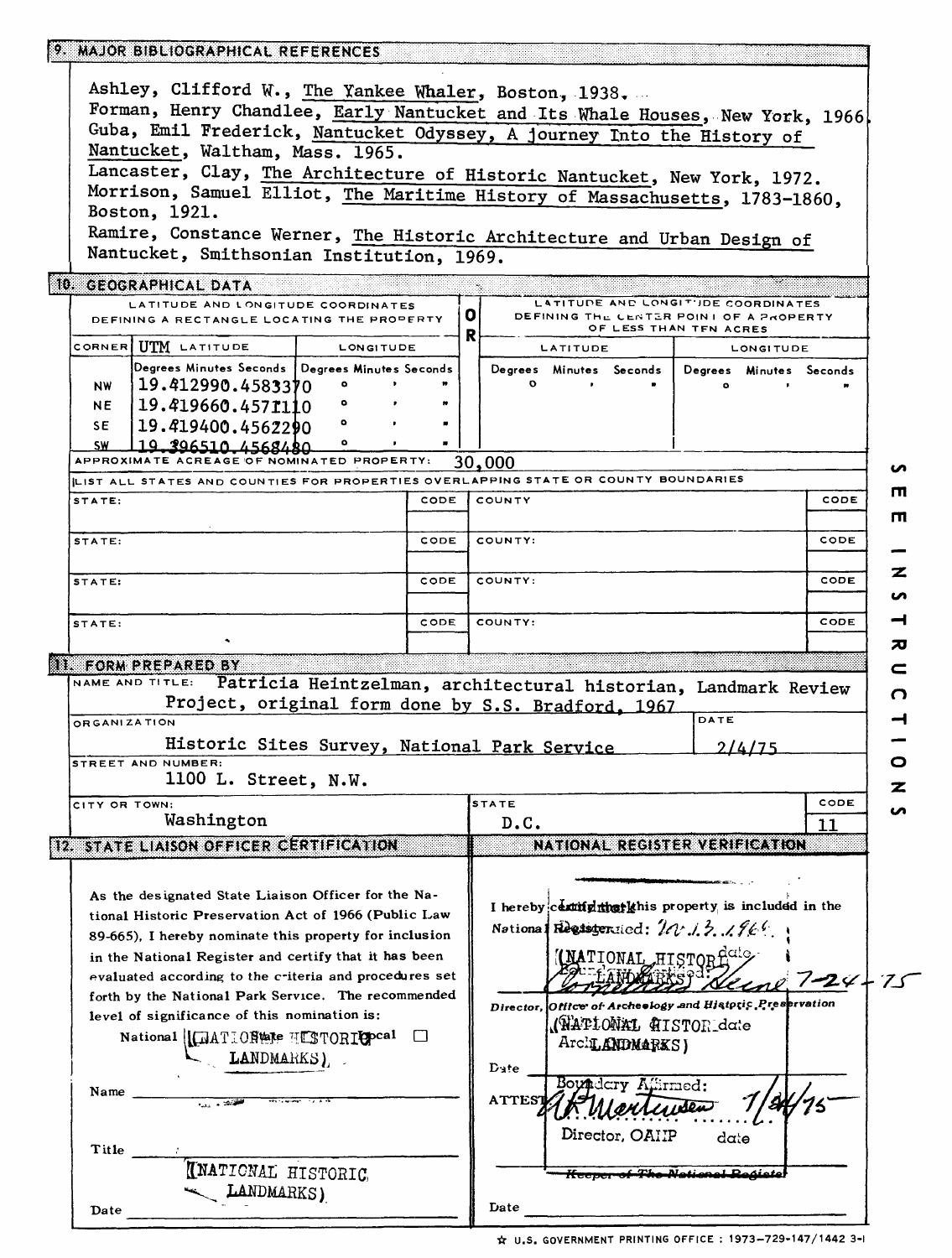Form 10-300o **(July** 1969)

**STATE** Massachusetts COUNTY

## **NATIONAL REGISTER AT HISTORIC PLACES**

**INVENTORY - NOMINATION FORM**<br>
ISTORIC *S) (Continuation Sheet)*

| Nantucket           |      |
|---------------------|------|
| FOR NPS USE ONLY    |      |
| <b>ENTRY NUMBER</b> | DATE |
|                     |      |

*(Number all entries)*

7. Description second page

lathe. The framing was mortise and tenioned together to withstand the strong sea winds.

Gradual additions or "warts" extended these small structures to various shapes and sizes but many valuable architectural features remain.

By the early nineteenth century a shift toward classical detail and the Federal style can be seen in such buildings as the Second Congregational Meetinghouse of 1809.

The Golden Age of Nantucket began about 1820 when the whaling industry flourished again after the recessions caused by the American Revolution and the War of 1812. The large homes built between 1820 and 1850 indicate the wealth of merchants and sea captains. Two streets, Orange 'and Main, contain most of the outstanding buildings. Sea captains built their two story houses with white clapboard siding and a view of the harbor on Orange Street. The elegant mansions of'the merchants and ship owners were built on the upper part of Main Street, a tree lined thoueughfare paved with cobblestones.

In the 1830's and 1840's over a dozen mansions were constructed on upper Main Street. Many of them, like the "Three Bricks, number 93, 95, and 97 Main Street (mid-1830's) were little different from early Federal houses like the Henry Coffin House, 75 Main Street. All four of these houses have double end chimneys with a roof balustrade between them and a small two columed entrance portico. The "Three Bricks" were built for Joseph Starbuck, a wealthy oil merchant, for his three sons and all the residences are identical.

The peak of Nantucket's domestic architecture was reached in 1845 with the construction of the Hadwen-Wright house at 94 Main Street. Fluted columns with beautiful Corinthian capitals support a wide, ornate entablature and pediment creating the most impressive house facade on the island. The interior ceilings, carved molding, graceful stairway and curving hall with domed ceiling and a ballroom, surpasses all other efforts at granduer on the island. The house's twin, 96 Main Street, built for Hadwen's adopted daughter, has Ionic columns.

In 1846 the entire central business district was destroyed by fire, a total of about 36 acres. The rebuilding of Main Street began immediately with new two and three story brick stores constructed along the widened cobblestone streets. These buildings have Greek Revival details in brick.

The handsomest building rebuilt after the fire is the Atheneum. Perhaps the most monumental building on the island, the wooden structure has an abundance of classical detail including two columns in antis and super-

imposed pediments.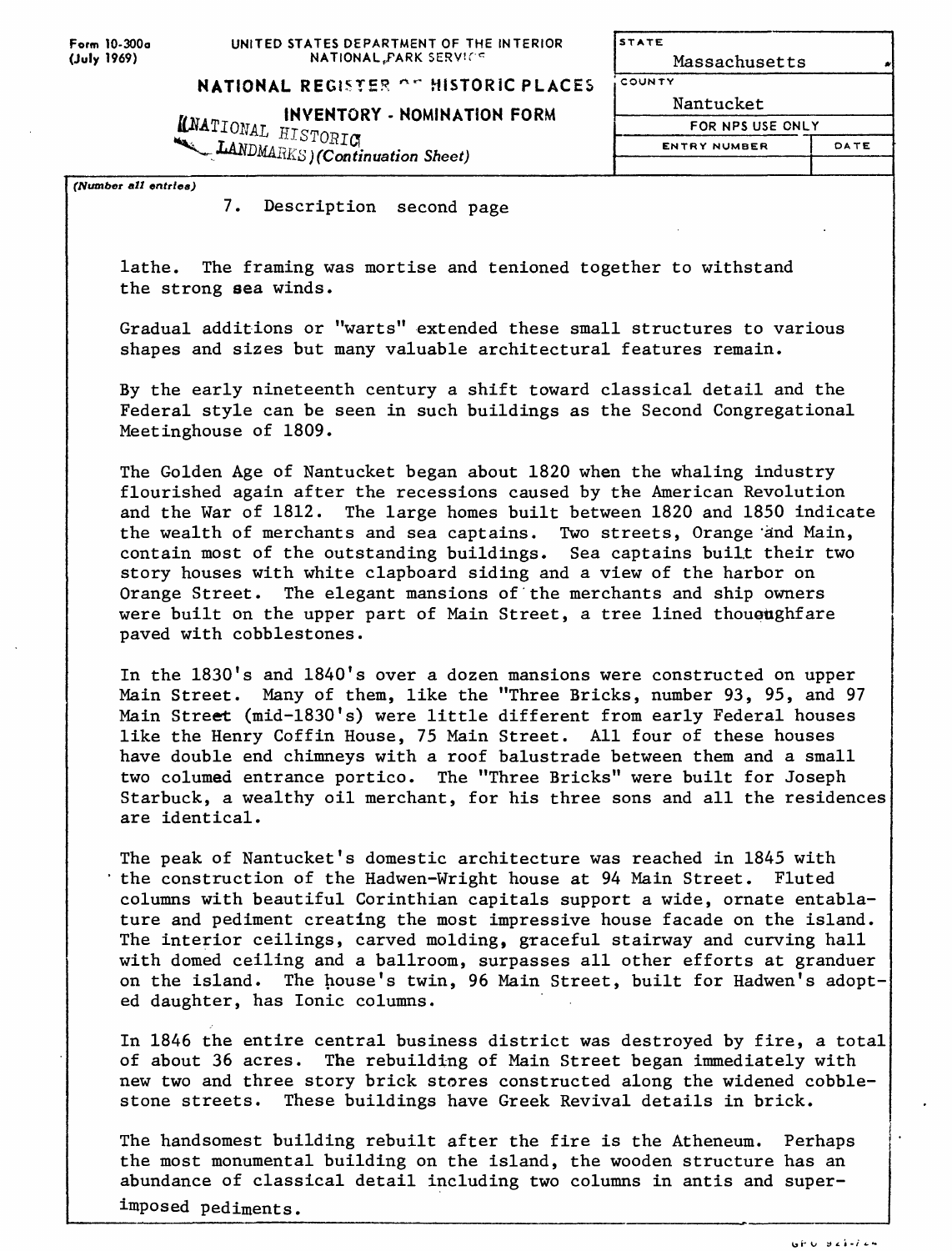| Form 10-300o<br>(July 1969) | UNITED STATES DEPARTMENT OF THE INTERIOR<br>NATIONAL PARK SERVICE       | STATE<br>Massachusetts |      |  |
|-----------------------------|-------------------------------------------------------------------------|------------------------|------|--|
|                             | NATIONAL REGISTER OF HISTORIC PLACES                                    | COUNTY                 |      |  |
|                             | INVENTORY - NOMINATION FORM                                             | Nantucket              |      |  |
|                             |                                                                         | FOR NPS USE ONLY       |      |  |
|                             | $\textbf{UNATIONAL}$ $\texttt{HISTOR}$ Continuation Sheet)<br>LANDMARKS | <b>ENTRY NUMBER</b>    | DATE |  |
| (Number all entries)        |                                                                         |                        |      |  |

1. Description third page

Although the island has undergone modern development in its schools, a hospital, shopping areas and oil storage tanks, as well as summer cottage condominums and separate houses, much of the 30,000 acres (1050 of which are ponds and 750 of which are peat swamps) survives in open brush covered moors. Its 75 miles of coastline remains relatively unspoiled and returns to a natural almost wild state after the summer inhabitants depart.

Much of the wharf area has been continuously changed. Most recently in the 1960's Straight Wharf underwent renovation as a shopping area. It had always been a center for whaling and trading and two historic buildings, the Thomas Macy Warehouse and the Benjamin Gardner Store survive. Although the redevelopment has been criticized, many, including architectural historian Clay Lancaster, believe that a modern version is better than no wharf at all. In any event the continuous use of the harbor for commercial purposes gives historical continuity and adds to the quality of the landmark as a whole.

## BOUNDARY

The landmark designation is the entire island of Nantucket, approximately 75 miles in circumference and 30,000 acres in area.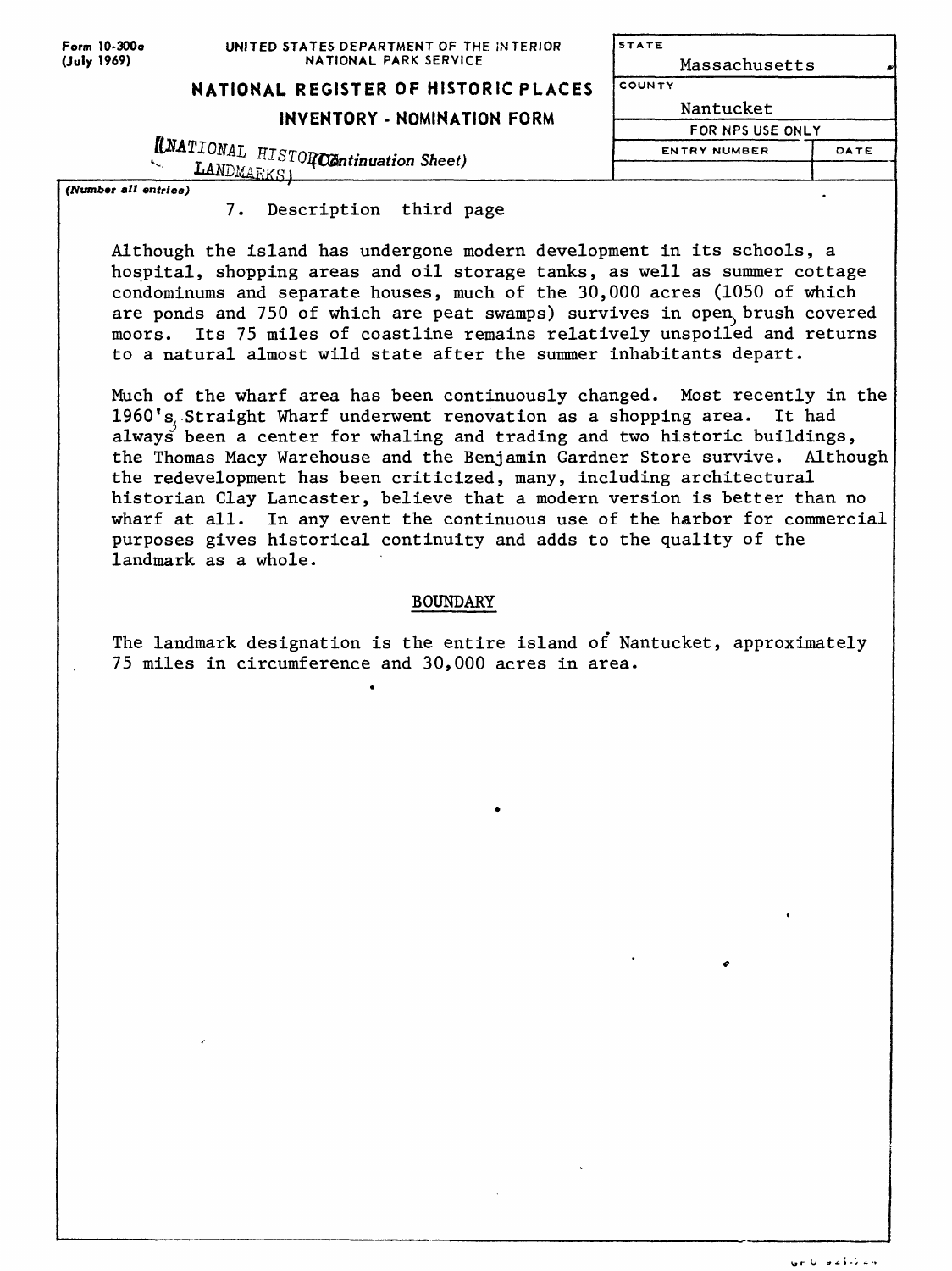**STATE** Massachusetts COUNTY

## **NATIONAL REGISTER OF HISTORIC PLACES**

**INVENTORY - NOMINATION FORM**

KNATIONAL HISTORACOntinuation Sheet) LANDMARKS)

| Nantucket           |      |
|---------------------|------|
| FOR NPS USE ONLY    |      |
| <b>ENTRY NUMBER</b> | DATE |
|                     |      |

*(Number all entries)*

8. Significance second page

unproductive for extensive farming and served for sheep grazing and some raising of grain.

Men from Nantucket began whaling late in the seventeenth century following the example of the islands original Indian inhabitants. As early as 1672, some islanders attempted to create a whaling company for offshore whaling. Nothing came of that endeavor until 1690 when Icabod Paddock of Cape Cod was invited to move to Nantucket and serve as an instructor in whaling. As a result, the industry grew rapidly in the 1690's and the first years of the eighteenth century. The island acquired its first whaling sloop in  $1694$  and  $v$ y<sup>-1712</sup> owned five vessels. That fleet had grown to nine by 1714. In the following year N antucket whalers brought home 600 barrels of oil. Twelve years later Nantucket had twenty-eight vessels engaged in offshore whaling.

In the earliest days whaling stations were established along the open beaches to spot whales for offshore hunting. The first four date from around 1660 to 1670. They were Cisco near Hummock Pond, one between Miacomet Pond and Weweeder Pond, Sesachacha and Siaconset. They began with a small shelter and a tall spar from which to scan the ocean. Gradually the number of stations increased as well as the number of shelters in each.

Off shore whaling was on the decline from 1712 and was totally abandone by 1760. During its peak, Sesachacha Beach was the largest fishing stage but by 1820 most of the dwellings had been moved to Siasconset. This forms the only surviving example of what the island was before the prosperity of Sperm whaling.

When Nantucket began to build her own ships in 1730, she sent out twenty-five whalers that returned with c'argoes. By 1748 the island owned sixty ships.

Until the American Revolution, Nantucket's whaling industry flourished. In 1766, 118 ships sailed for the island and returned with a total of 11,969 barrels of oil. Of the 250 New England ships engaged in whaling in 1774, Nantucket claimed 150 of them. Before 1745, Nantucket had sold most of its oil in Boston, then it began to ship it to London. The ships would return from there with goods of all kinds. Therefore during the Revolution the economy of the island suffered greatly. Aside from the blockade during 1777-78, 134 ships were lost during the conflict. Most importantly, Nantucket lost many sailors, over 1,200 were killed or captured during the war.

Nantucket regained supremacy in whaling after the Revolution and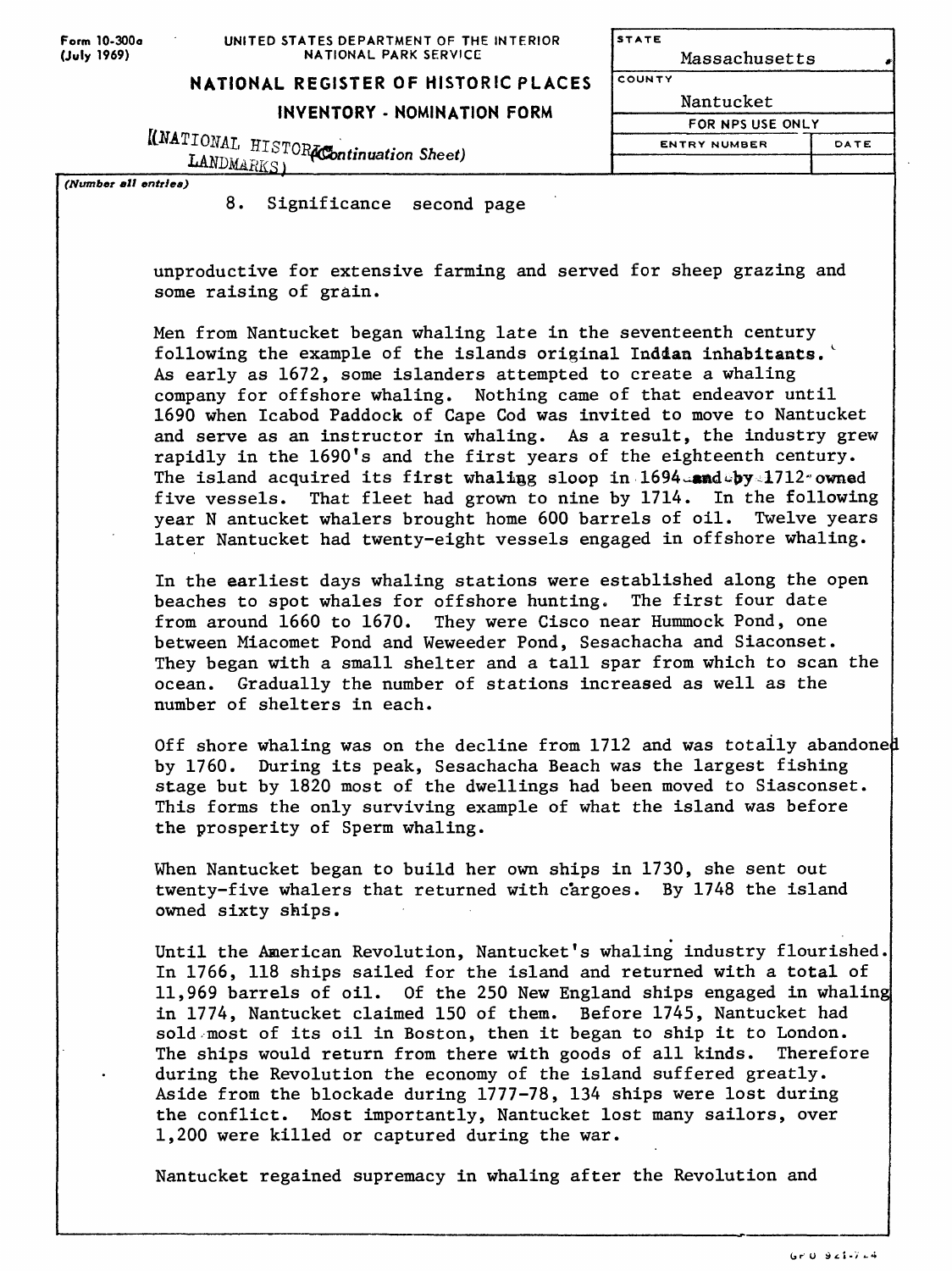| Form 10-300a<br>(July 1969) | UNITED STATES DEPARTMENT OF THE INTERIOR<br>NATIONAL PARK SERVICE                               | <b>STATE</b><br>Massachusetts |      |  |
|-----------------------------|-------------------------------------------------------------------------------------------------|-------------------------------|------|--|
|                             | NATIONAL REGISTER OF HISTORIC PLACES                                                            |                               |      |  |
|                             | INVENTORY - NOMINATION FORM                                                                     | FOR NPS USE ONLY              |      |  |
|                             | $\sum_{\text{LANDMAHKS}}^{M\text{ATIONAL}} \sum_{\text{H1STORF} \text{F}} \sum_{\text{L1}}^{T}$ | <b>ENTRY NUMBER</b>           | DATE |  |
| (Number all entries)        | Significance<br>third page                                                                      |                               |      |  |

retained it until the early 1840's. The War of 1812 caused the loss of 38 ships but remarkably resilient, Nantucket soon recovered from the destruction and controlled over 80 vessels by 1822. The industry continued to flourish in 1830's even though the great rival, New Bedford, counted more whalers than the island did. This was a warning for the future; after 1843 Nantucket's whaling industry began to dwindle.

Several factors underlay the demise of Nantucket whaling. In 1846 a fire demolished the town's center and wharfs; then in 1849 the California Gold Rush lured some 400 young men away from the island. But sand, more than any other factor, destroyed the island's whaling. Sand bars in the harbor made it impossible for the increasingly heavier ships of the early nineteenth century to dock at the town. The island sought Congressional aid in order to dredge the harbor in 1803 and 1806 but met with indifference. Thus Nantucket's whalers were forced to use the docks at Edgartown on Martha's Vineyard. In 1839 a steam camel was devised to use the sand blocked harbor. The camel was a floating dry dock that could pick up a loaded whaler and carry it into the harbor. Although an ingenious machine, it failed to overcome the sand bars.

The bark Oak sailed from Nantucket in 1869. She was the last whaler to pu<del>t</del> out from America's oldest and once greatest whaling port. In 1874 Nantucket's name ceased to be listed among the names of America's whaling ports.

At its height Nantucket's population numbered about 10,000 with five wharves ten rope walks, thirty-six candle factories, sail lofts, cooper shops, boat, and ship yards. Nantucket ships had discovered one new hunting area after another and led the way in developing new techniques of hunting. It was the Nantucket whaler that first carried two whale boats instead of one and employed brick tryworks on the whaler's decks to extract the whale oil. Nantucket whalers were the first to have a full knowledge of the Gulf Stream and Captain Timothy Folger of the island, mapped it for Benjamin Franklin, then post-master General. In 1795 the name of the town had been returned to the original name of Nantucket and both the town and the island have become synonomous with the great age of New England whaling to the present day.